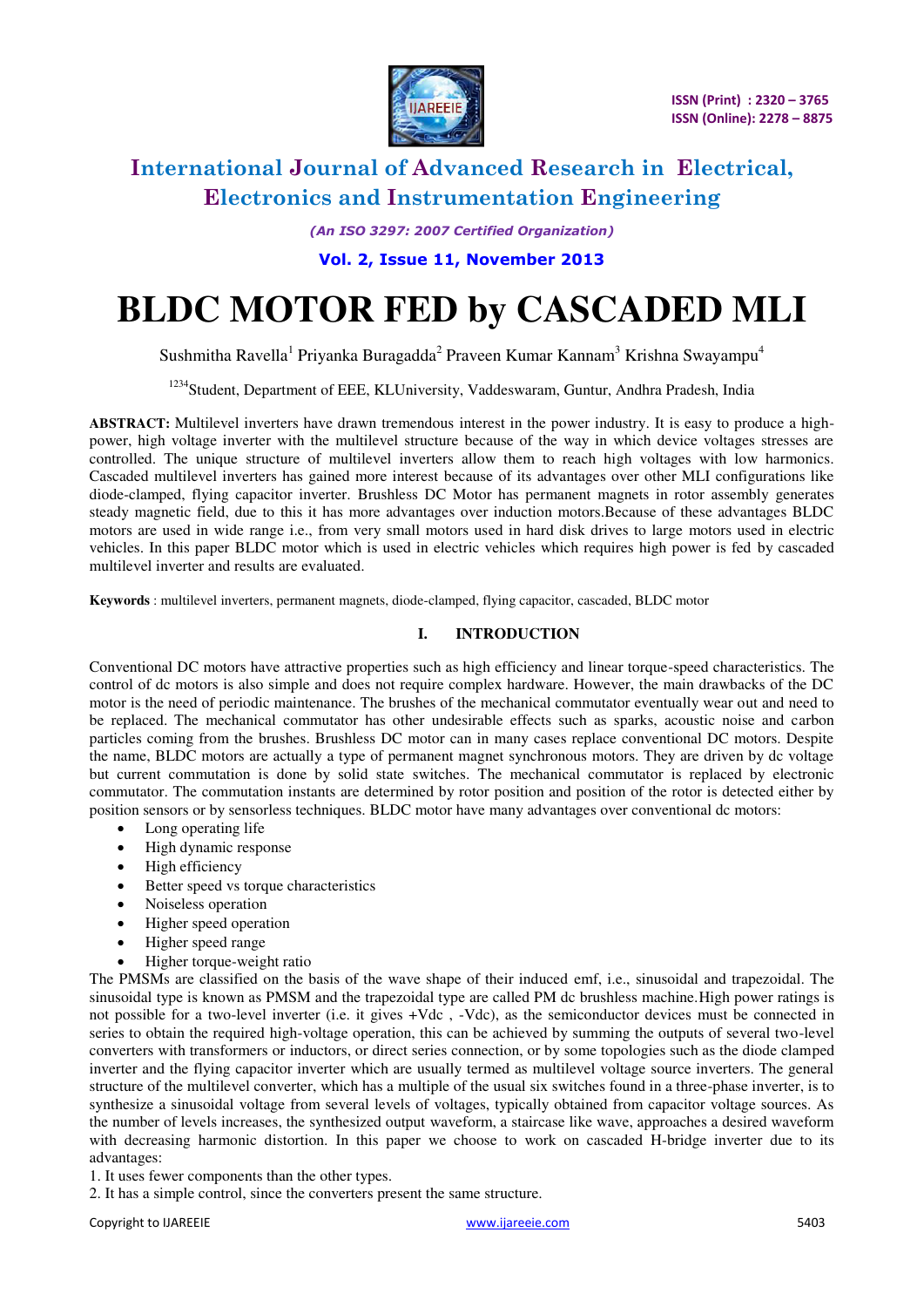

*(An ISO 3297: 2007 Certified Organization)* 

#### **Vol. 2, Issue 11, November 2013**

3. Soft-switching technique can be used to reduce switching losses and devices stresses.

#### **II. MODELLING OF BLDC MOTOR**

The modelling is carried based on assumptions that a) the induced currents in the rotor due to stator harmonics are neglected.

b) Iron and stray losses are also neglected.

The stator voltage equations in terms of electrical constants are

|  | $\begin{bmatrix} Vas \\ Vbs \\ Vcs \end{bmatrix} = \begin{bmatrix} Rs & 0 & 0 \\ 0 & Rs & 0 \\ 0 & 0 & Rs \end{bmatrix} \begin{bmatrix} ias \\ ibs \\ ics \end{bmatrix} + p \begin{bmatrix} La - Lm & 0 & 0 \\ 0 & Lb - Lm & 0 \\ 0 & 0 & Lc - Lm \end{bmatrix} \begin{bmatrix} ia \\ ib \\ ic \end{bmatrix} + \begin{bmatrix} eas \\ ebs \\ ecs \end{bmatrix}$ |  |  |  |  |  |  |
|--|-----------------------------------------------------------------------------------------------------------------------------------------------------------------------------------------------------------------------------------------------------------------------------------------------------------------------------------------------------------------|--|--|--|--|--|--|

Where Rs - Rotor resistance

La, Lb, Lc – Self inductance of each phase windings

Lm – Mutual inductance

ias, ibs, ics – Currents in stator windings

eas, ebs, ecs – induced back emf's.

The electromagnetic induced emfs is given as

$$
e_{as} = f_{as}(\Theta)\lambda_p w_m
$$

$$
e_{bs} = f_{bs}(\Theta)\lambda_p w_m
$$

$$
e_{cs} = f_{cs}(\Theta) \lambda_p w_m
$$

where  $f(\Theta)$  indicates that induced emf is dependent on rotor position

The electromagnetic torque is given by

 $T_e = [e_{as}i_{as} + e_{bs}i_{bs} + e_{cs}i_{cs}] 1/w_m(N-m)$ 

Speed of motor is obtained as  $w_m = \int ((T_e - T_1 - Bw_m)/J)$ 

Where wm – rotor speed in mechanical rad/s,  $B$  – friction coefficient,  $J$  – Inertia of motor shaft

#### III. **SIMULATION OF CASCADED H-BRIDGE MLI**

Simulation of MLI is carried out by using MATLAB. Cascaded MLI consists of series H Bridges, each H-Bridge consists of series H- Bridges, each Bridge consists of four switches as shown in fig.1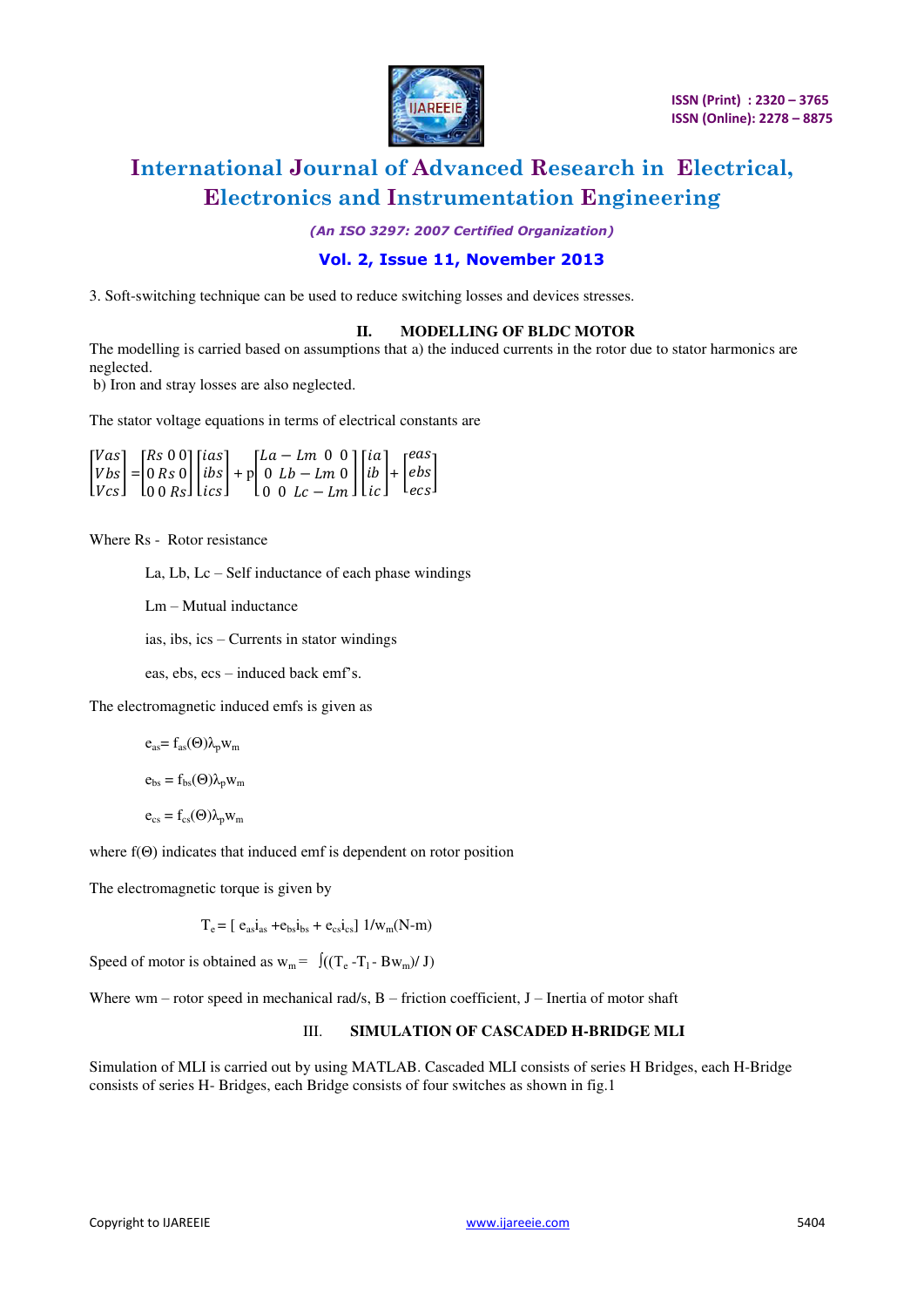

*(An ISO 3297: 2007 Certified Organization)* 

#### **Vol. 2, Issue 11, November 2013**



Figure 1. Single cascaded bridge

The output generated by each H-Bridge is of three different levels i.e, +Vdc, 0, -Vdc by connecting dc source to the ac output side by different combinations of the four switches, S1,S2,S3,S4. Turning on S1, S4 gives +Vdc. Turning on S2,S3 yields –Vdc. Turning off all switches gives 0V. In the same manner output at each level is obtained. The switching sequence for a single bridge is as follows, the firing pulse for upper switches  $S1$ ,  $S3$  has phase delay of  $180^0$ . The lower switches are compliments firing pulse given through NOT gate. The same holds good for any no of bridges connected either in single phase or three phase. Here three phase cascaded MLI is simulated. For N-level output no of bridges required per phase is given by N=2n+1.

Where  $n=$  no of bridges

For 5 level we require 2 bridges per phase.



Figure 2.Three phase 5 level MLI

Controlling the conducting angles at different inverter levels can minimise the harmonic distortion of the output voltage. As the no of levels increases the output voltage tends to sinusoidal.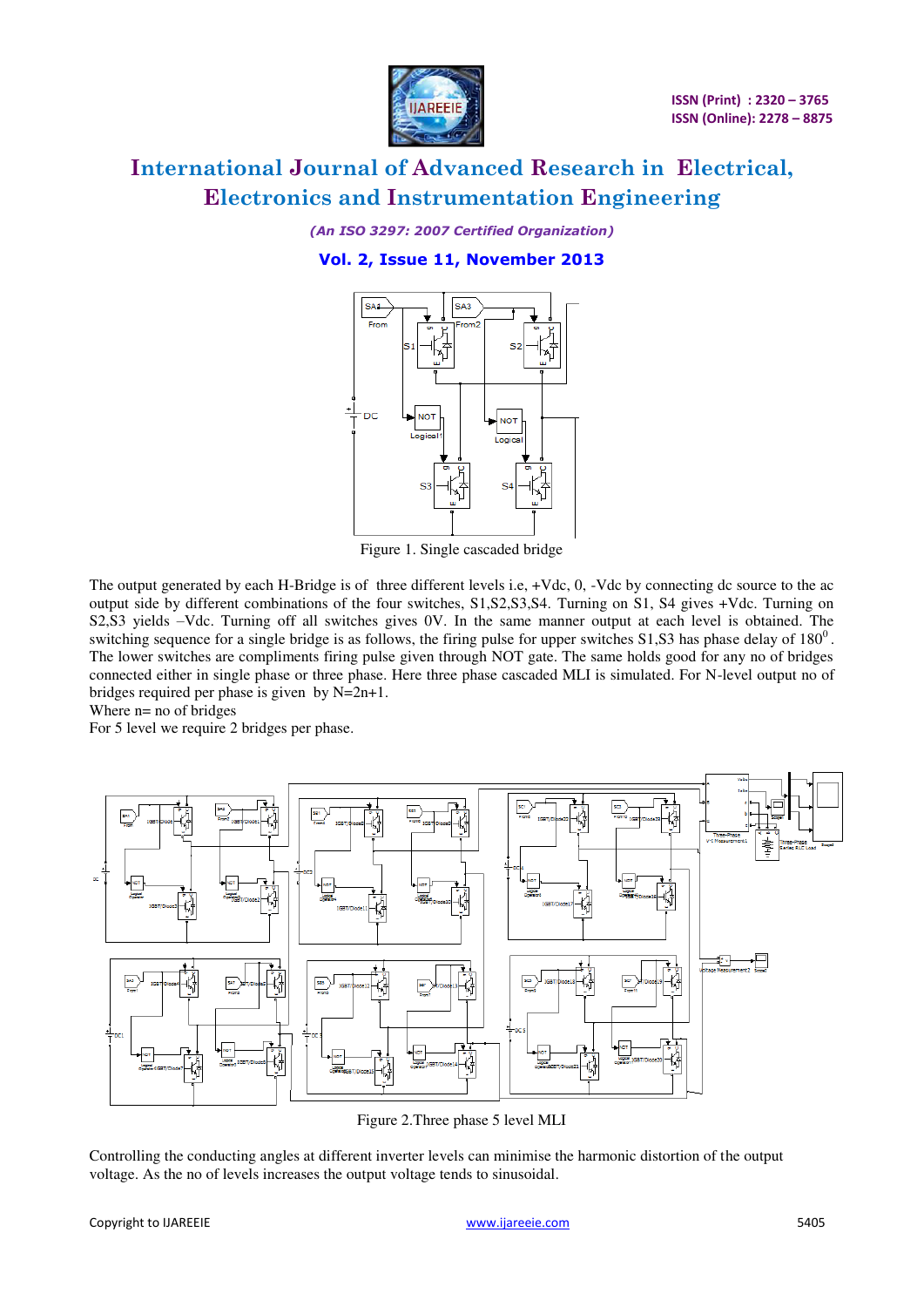

*(An ISO 3297: 2007 Certified Organization)* 

#### **Vol. 2, Issue 11, November 2013**

#### A. *Switching Technique*

Switching is implemented by sinusoidal pulse width modulation. In pulse width modulation the firing pulses required for semiconductor switches is obtained by comparing reference wave with carrier wave. In sinusoidal pulse width modulation technique sinusoidal wave is taken reference wave and triangular wave as carrier wave. The output of inverter i.e. amplitude and frequency can be varied by changing the reference wave amplitude and carrier wave frequency respectively. Amplitude modulation index is ratio of reference wave amplitude to carrier wave amplitude m<sup>a</sup>  $= V_r / V_c$ . The frequency modulation is defined as ratio of carrier wave frequency to reference wave frequency m<sub>f</sub> = f<sub>c</sub> /f<sub>r</sub>. In this paper the amplitude modulation is taken as  $m_a = 1$  and the frequency modulation  $m_f = 21$ . The pulses are generated as below in figure



Figure 3. Pwm comparator

Here the MLI is three phase the firing pulses are given with phase delay of  $120^0$  to each leg. The switches in a single leg are connected as shown in fig.4



Figure 4. Single leg of three phase inverter

The switch S1 and S2 has phase delay of  $180^0$ . Switch S1 and S5 has phase delay of  $90^0$ . Switches S3,S4 are compliment for switch S1, S2 respectively and similarly S7,S8 are compliment to switch S5,S6. In the same the other two legs are connected and switching is done in the similar fashion.

The switching pattern is tabulated below is for one leg of three phase inverter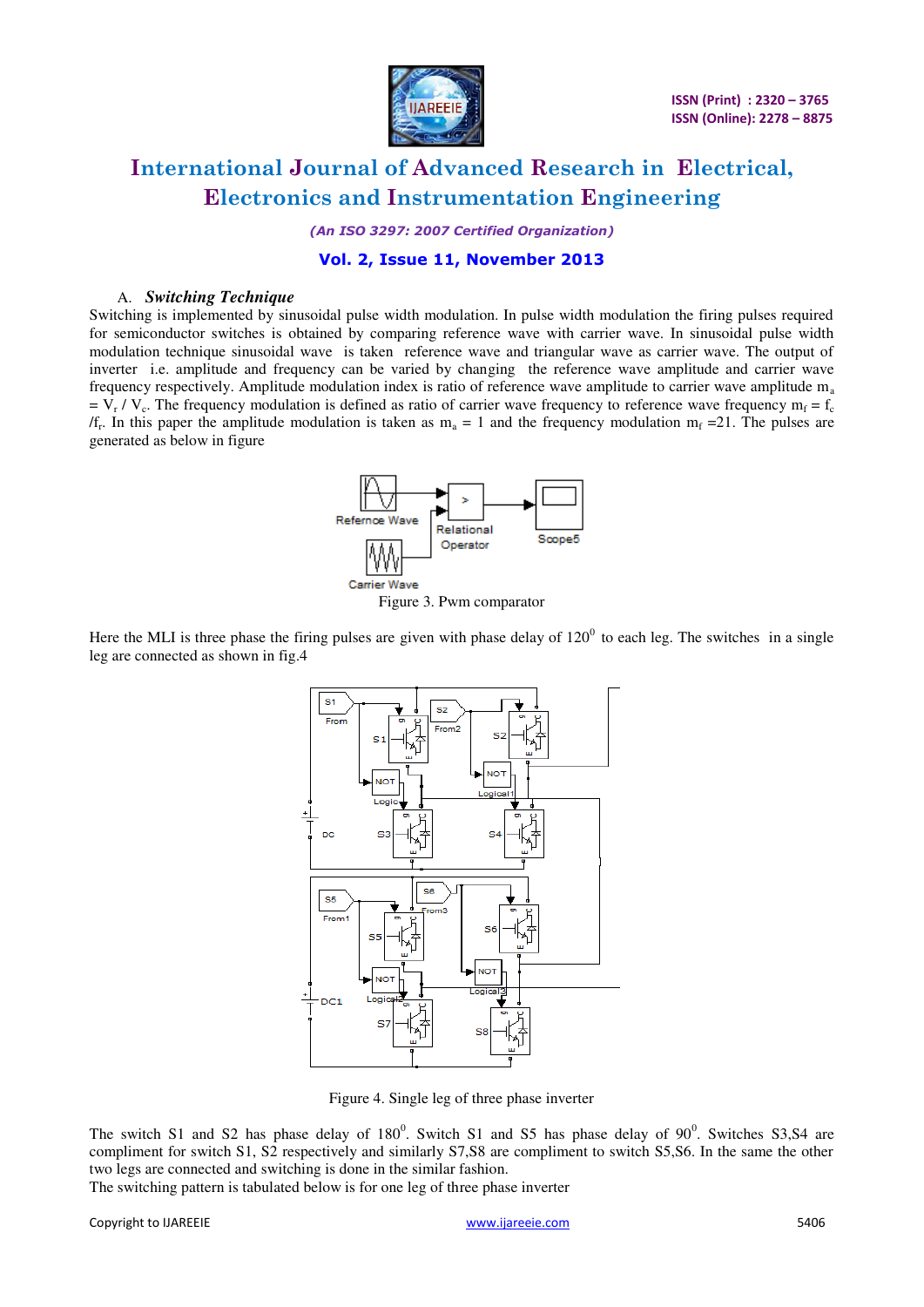

*(An ISO 3297: 2007 Certified Organization)* 

#### **Vol. 2, Issue 11, November 2013**

Table.1. Switching patterns

| ${\bf S}$                 | 0                | 3                | 6                | 9                | $\mathbf{1}$            | $\mathbf{1}$     | 1                | $\overline{2}$   | $\overline{c}$   | $\overline{c}$   | 3                | 3                | 3                |
|---------------------------|------------------|------------------|------------------|------------------|-------------------------|------------------|------------------|------------------|------------------|------------------|------------------|------------------|------------------|
| W                         |                  | $\overline{0}$   | 0                | $\boldsymbol{0}$ | $\overline{\mathbf{c}}$ | 5                | 8                | $\mathbf{1}$     |                  |                  |                  | 3                |                  |
| It                        |                  |                  |                  |                  | $\overline{0}$          | $\boldsymbol{0}$ | $\boldsymbol{0}$ | $\boldsymbol{0}$ | 4                | $\overline{7}$   | $\overline{0}$   |                  | 6                |
| $\mathbf c$               |                  |                  |                  |                  |                         |                  |                  |                  |                  |                  |                  | 0                | $\boldsymbol{0}$ |
| $\boldsymbol{\textbf{h}}$ |                  |                  |                  |                  |                         |                  |                  |                  | 0                | $\boldsymbol{0}$ | 0                |                  |                  |
| ${\bf S}$                 | $\mathbf{1}$     | $\mathbf{1}$     | $\mathbf{1}$     | $\mathbf{1}$     | $\mathbf{1}$            | $\boldsymbol{0}$ | 0                | $\boldsymbol{0}$ | 0                | $\boldsymbol{0}$ | $\mathbf{1}$     | $\mathbf{1}$     | $\mathbf{1}$     |
| $\mathbbm{1}$             |                  |                  |                  |                  |                         |                  |                  |                  |                  |                  |                  |                  |                  |
| $\overline{S}$            | $\mathbf{1}$     | $\boldsymbol{0}$ | $\boldsymbol{0}$ | $\boldsymbol{0}$ | $\boldsymbol{0}$        | 0                | $\mathbf{1}$     | $\mathbf{1}$     | $\mathbf{1}$     | $\mathbf{1}$     | $\mathbf{1}$     | 0                | $\boldsymbol{0}$ |
| $\overline{c}$            |                  |                  |                  |                  |                         |                  |                  |                  |                  |                  |                  |                  |                  |
| S                         | 0                | 0                | $\boldsymbol{0}$ | $\boldsymbol{0}$ | $\boldsymbol{0}$        | 1                | $\mathbf{1}$     | $\,1$            | 1                | $\mathbf{1}$     | $\boldsymbol{0}$ | $\boldsymbol{0}$ | $\boldsymbol{0}$ |
| 3                         |                  |                  |                  |                  |                         |                  |                  |                  |                  |                  |                  |                  |                  |
| S                         | $\mathbf{1}$     | $\mathbf{1}$     | $\mathbf{1}$     | $\mathbf{1}$     | $\mathbf{1}$            | 1                | $\boldsymbol{0}$ | $\boldsymbol{0}$ | $\boldsymbol{0}$ | $\boldsymbol{0}$ | $\boldsymbol{0}$ | $\mathbf{1}$     | $\mathbf{1}$     |
| $\overline{\mathbf{4}}$   |                  |                  |                  |                  |                         |                  |                  |                  |                  |                  |                  |                  |                  |
| $\overline{\mathbf{S}}$   | $\boldsymbol{0}$ | $\boldsymbol{0}$ | $\boldsymbol{0}$ | $\mathbf{1}$     | $\mathbf{1}$            | $\mathbf{1}$     | $\mathbf{1}$     | $\mathbf{1}$     | 0                | $\boldsymbol{0}$ | $\boldsymbol{0}$ | 0                | $\boldsymbol{0}$ |
| 5                         |                  |                  |                  |                  |                         |                  |                  |                  |                  |                  |                  |                  |                  |
| S                         | $\mathbf{1}$     | 0                | 0                | $\boldsymbol{0}$ | $\boldsymbol{0}$        | $\boldsymbol{0}$ | $\mathbf{1}$     | $\mathbf{1}$     | $\mathbf{1}$     | $\mathbf{1}$     | $\mathbf{1}$     | $\mathbf{1}$     | $\mathbf{1}$     |
| 6                         |                  |                  |                  |                  |                         |                  |                  |                  |                  |                  |                  |                  |                  |
| $\overline{S}$            | $\mathbf{1}$     | $\mathbf{1}$     | $\mathbf{1}$     | $\boldsymbol{0}$ | $\boldsymbol{0}$        | $\overline{0}$   | $\boldsymbol{0}$ | $\boldsymbol{0}$ | $\mathbf{1}$     | $\mathbf{1}$     | $\mathbf{1}$     | $\mathbf{1}$     | $\mathbf 1$      |
| $\boldsymbol{7}$          |                  |                  |                  |                  |                         |                  |                  |                  |                  |                  |                  |                  |                  |
| S                         | 0                | 1                | 1                | 1                | 1                       | 1                | $\boldsymbol{0}$ | 0                | 0                | $\boldsymbol{0}$ | $\boldsymbol{0}$ | 0                | $\boldsymbol{0}$ |
| 8                         |                  |                  |                  |                  |                         |                  |                  |                  |                  |                  |                  |                  |                  |
|                           |                  |                  |                  |                  |                         |                  |                  |                  |                  |                  |                  |                  |                  |

The overall Simulink model is as below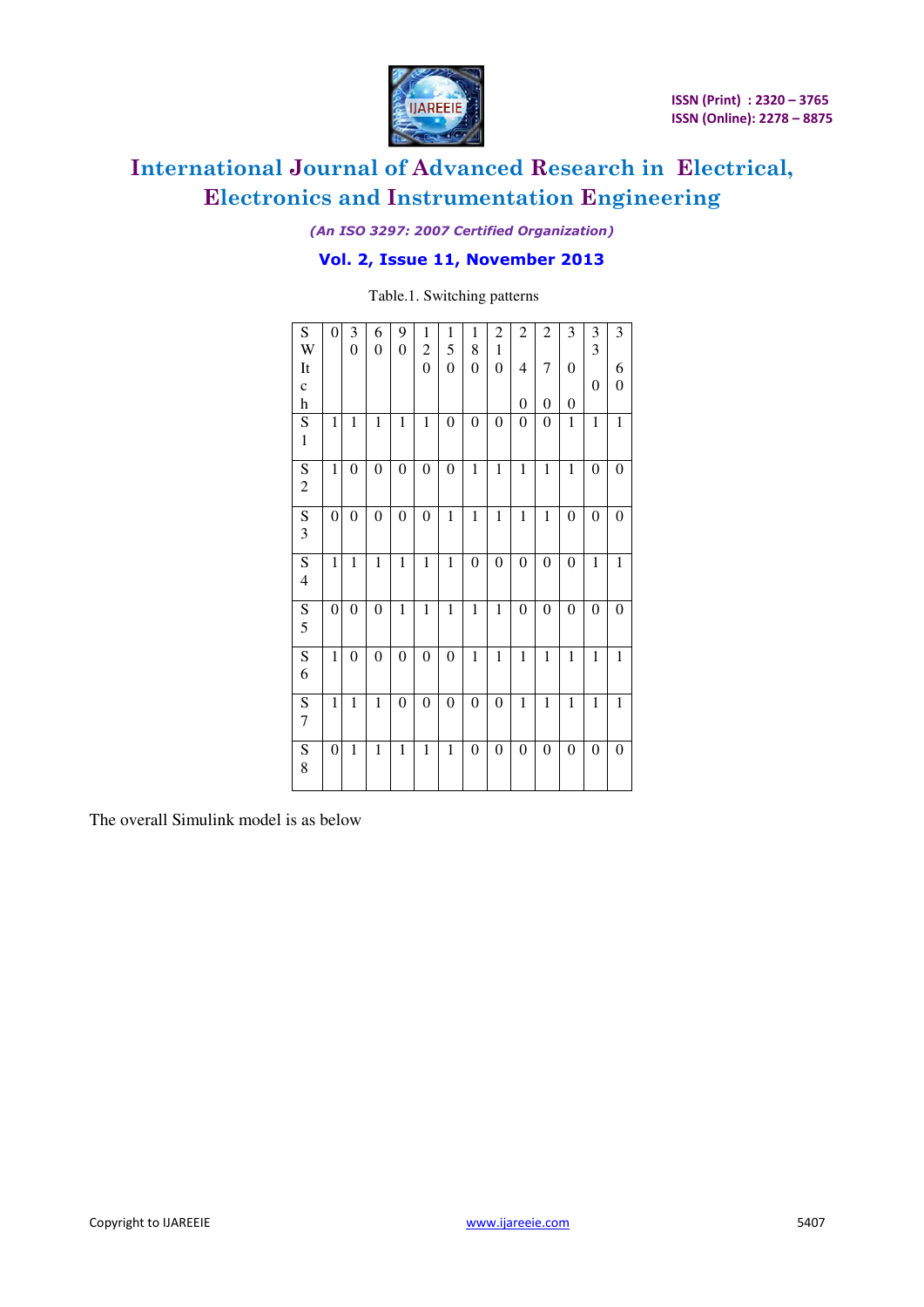

*(An ISO 3297: 2007 Certified Organization)* 

#### **Vol. 2, Issue 11, November 2013**



#### **IV. SIMULATION RESULTS**

#### **A. Cascaded MLI output**

#### **i.** *Firing pulses*

The firing pulses for the switches provided for single leg are as shown in figure.7

|  | , <mark>de gegin i minnim imam minnim in the gegin i eta teknik. De gegin galan imam man man man gejen gegin eta teknik geg</mark>                                                                                                   |  |
|--|--------------------------------------------------------------------------------------------------------------------------------------------------------------------------------------------------------------------------------------|--|
|  | <u>la ang ito mammamamamamaman at ina na nana si sa nanang matamamamamamaman na matatin na na na nanang sa nanang</u>                                                                                                                |  |
|  | <u> Evente e de la comunicación de la comunicación de la comunicación de la comunicación establecer e la comunicación de la comunicación de la comunicación de la comunicación de la comunicación de la comunicación de la comun</u> |  |
|  | <u> En medicine her herre som hen hen med med med med med med med den herre herre som hen hen med med med med med</u>                                                                                                                |  |

Figure 7. firing pulses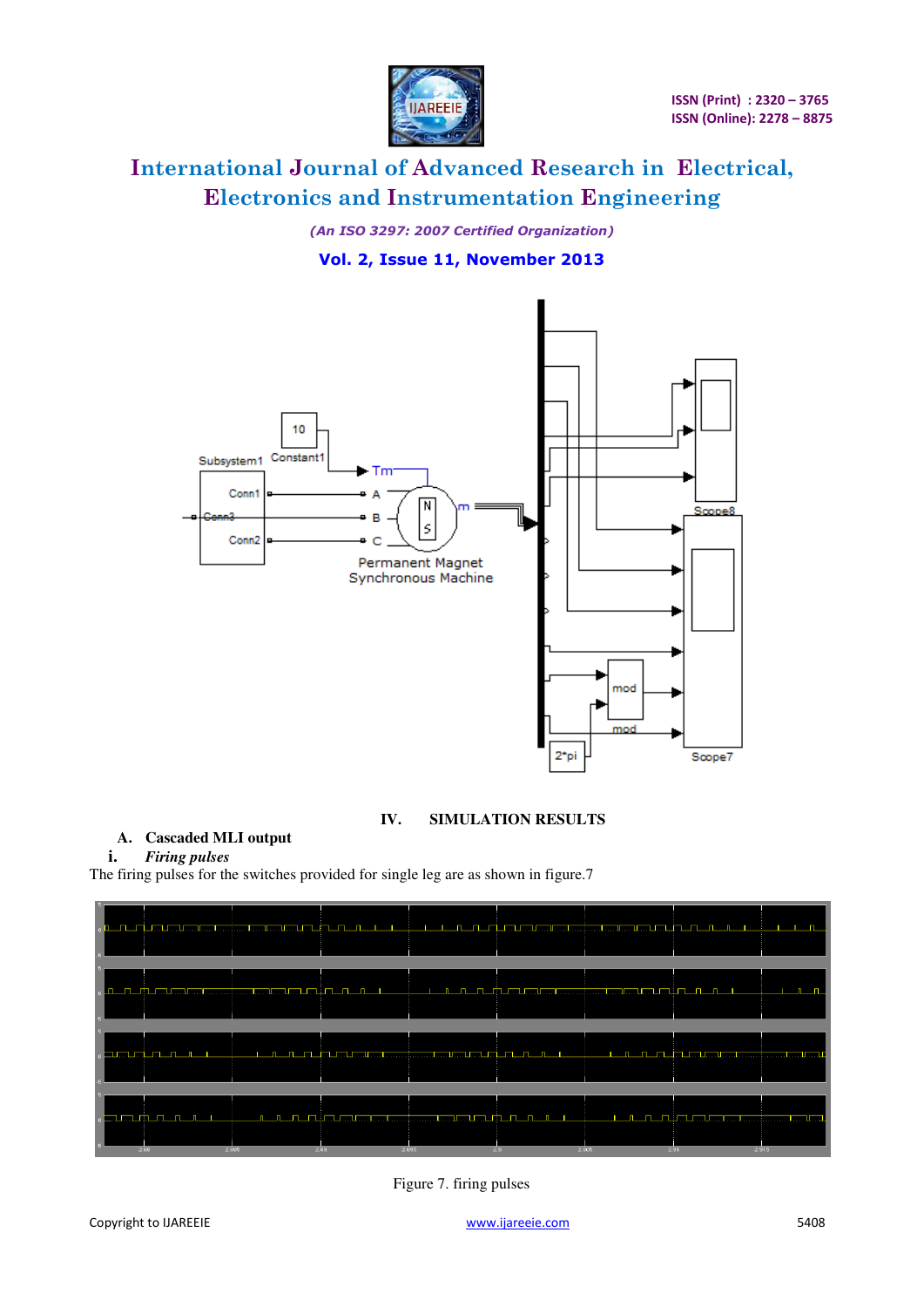

*(An ISO 3297: 2007 Certified Organization)* 

#### **Vol. 2, Issue 11, November 2013**



Figure 8. Three phase voltage waveforms

#### *iii. FFT Analysis of Output Phase Voltages*

Total harmonic distortion of three phase voltages are as shown

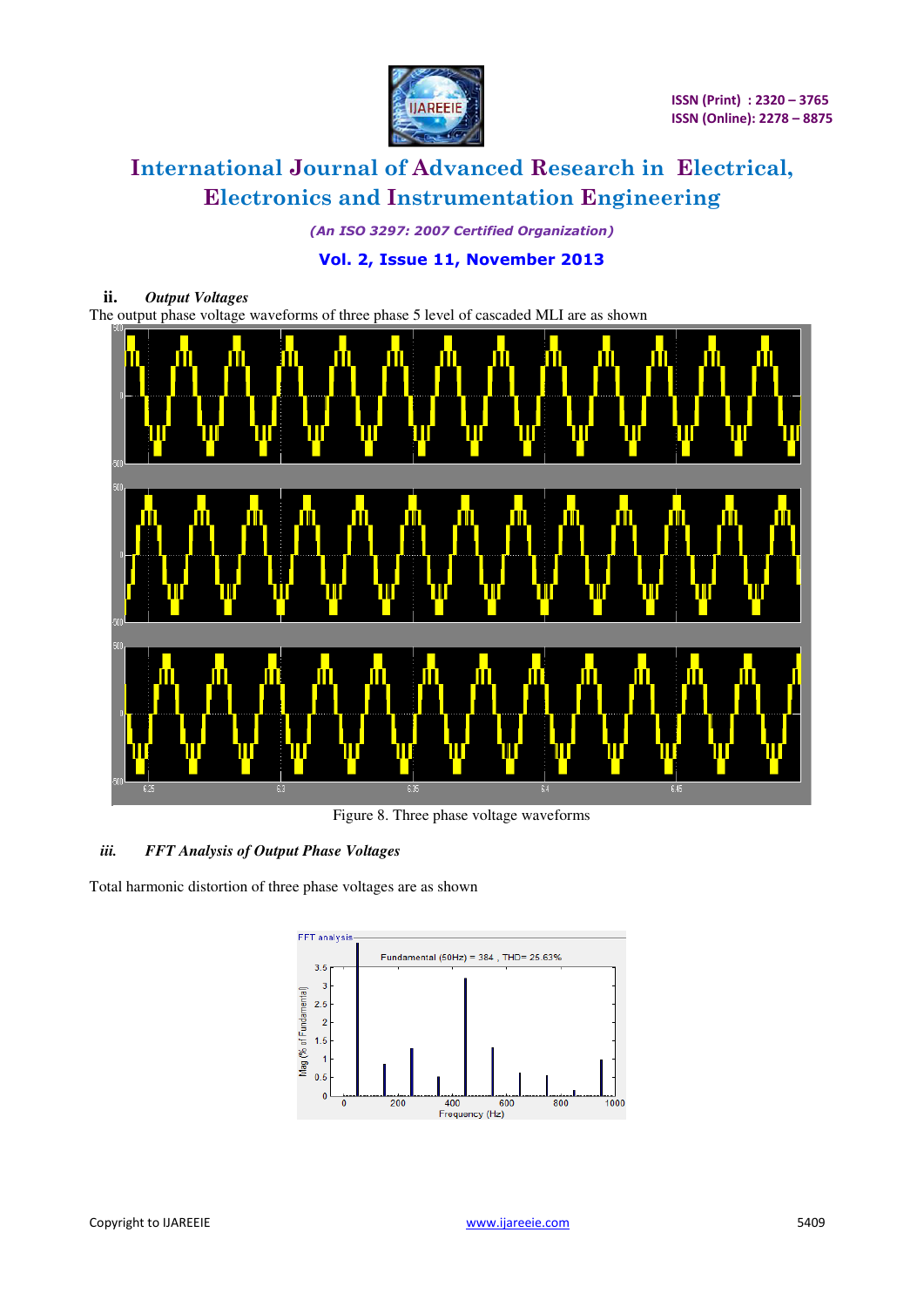

#### *(An ISO 3297: 2007 Certified Organization)*

#### **Vol. 2, Issue 11, November 2013**





Figure 9. THD of three phase voltages

- *B. BLDC motor output*
- i) Back EMF's : The BLDC motor has trapezoidal waveform